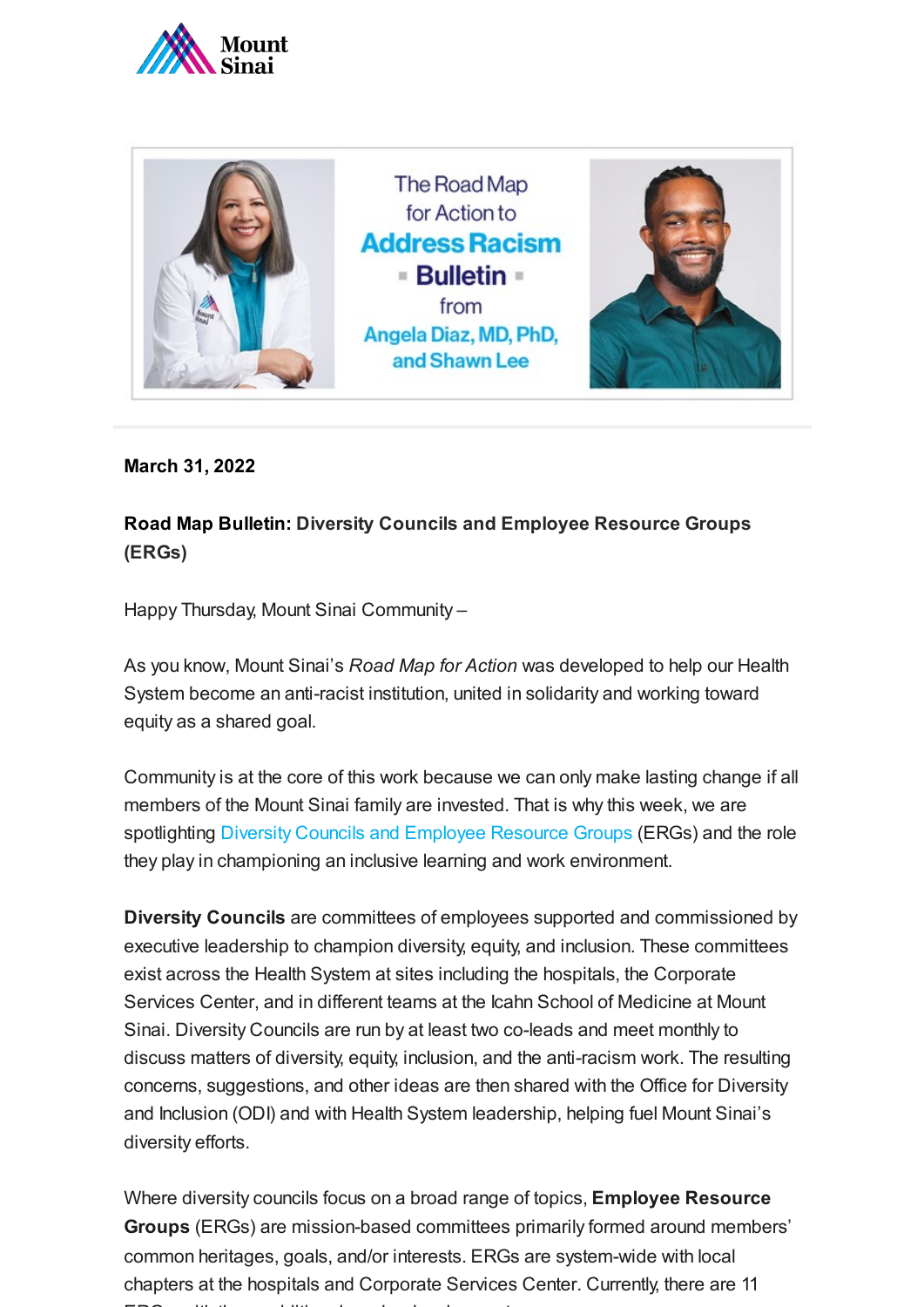ERGs, with three additionals under development:

- [ADAPT \(All Differing Abilities Partnering Together\)](https://forms.gle/BNfJNpkZfhhEZjFT6)
- [Asian Resource Network](https://forms.gle/1WDMNo7k4VNg7gzw6)
- [Black Leaders Advocating for Change and Community](https://forms.gle/2eyqDBaycDw3J2TV7)
- [Black Women Leaders Connect](http://womenconnect.mountsinai.org/)
- [Caregivers](https://forms.gle/CGWXnNqAMWUaQwRa7)
- [Faculty of Color Network](mailto:diversity@mountsinai.org)
- [Heritage of Latinx Alliance](https://forms.gle/nC5GDz37Ncd25uBQ7)
- [Islamic Community of Mount Sinai](https://forms.gle/xJuqxSLcSnE3XWCH7)
- [Lesbian, Gay, Bisexual and Transgender Group](https://forms.gle/KxDuZru8dgfrFjPN9)
- [Military/Veterans](https://forms.gle/tsUFpdPxGxJFHb8A8)
- [Women's Advocacy Group](https://forms.gle/ripH3KSxgBsskqsa7)
- Interfaith ERG (new)
- Nurses Against Racism (new)
- Supply Chain (new)

The goal of Diversity Councils and ERGs is to find innovative ways to address the needs of faculty, staff, students, and patients, promoting belongingness, enhancing patient experience, furthering our anti-racism work, and facilitating social, cultural, and educational activities.

**Elizabeth Diaz, MPA, Senior Project Coordinator for the Office for**

**Diversity and Inclusion**, says Diversity Councils and ERGs are instrumental in understanding what's important to everyone across the Health System. "From colleagues in environmental service to registrars to managers on any given unit, folks are able to engage in really meaningful conversations sharing concerns, rewarding work, gratitude, and more—with a cohort of likeminded peers, helping to strengthen engagement and community."





**Elizabeth Diaz Shana Dacon-Pereira**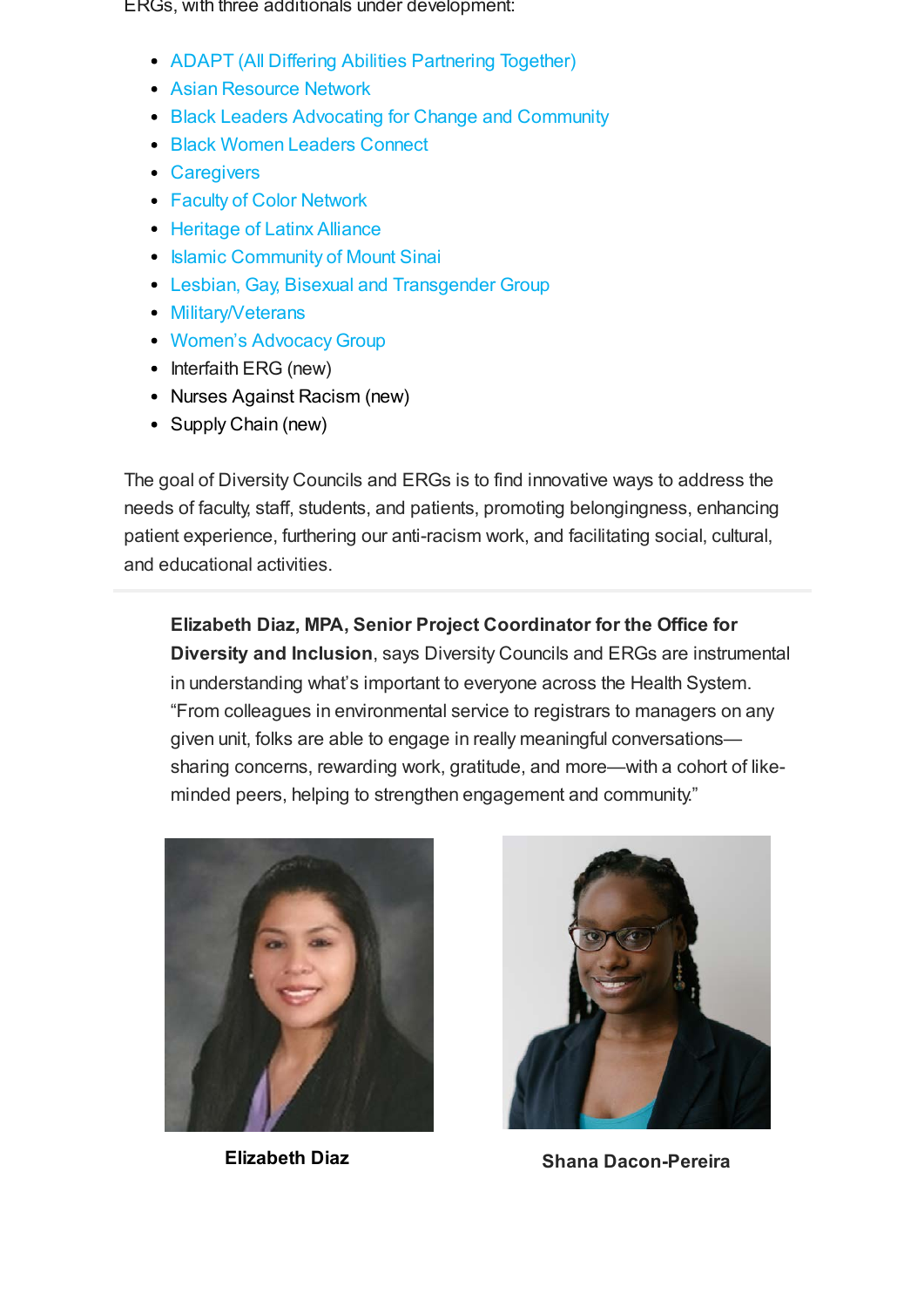One of the most important aspects of Diversity Councils and ERGs is the way they collect information, use it to effect change, and then disseminate updates back to the community. Here is how it works: each group hosts open conversations about pressing issues for their colleagues and patients, which then inform the Health System's efforts to become more equitable and anti-racist. As that work rolls out, progress along specific efforts is shared back with these groups so they can keep their colleagues informed—creating an efficient and effective feedback loop and, in turn, enhancing workplace and patient experience.

"Diversity Councils and ERGs are at the heart of engagement and inclusion across Mount Sinai," said **Shana Dacon-Pereira, MPH, MBA, Senior Director, Office for Diversity and Inclusion**. "These programs are the vehicles by which staff are able to understand and feel more engaged with the system as a whole while forming important relationships through community-building activities."

Diversity Councils and ERGs are entirely volunteer-based and meet monthly. To learn more about these groups or to join a specific Diversity Council or ERG, contact the Office for Diversity and Inclusion at [diversity@mountsinai.org.](mailto:diversity@mountsinai.org)

We also encourage you to further your equity education by joining us at an upcoming event.

All the best,

Angela and Shawn